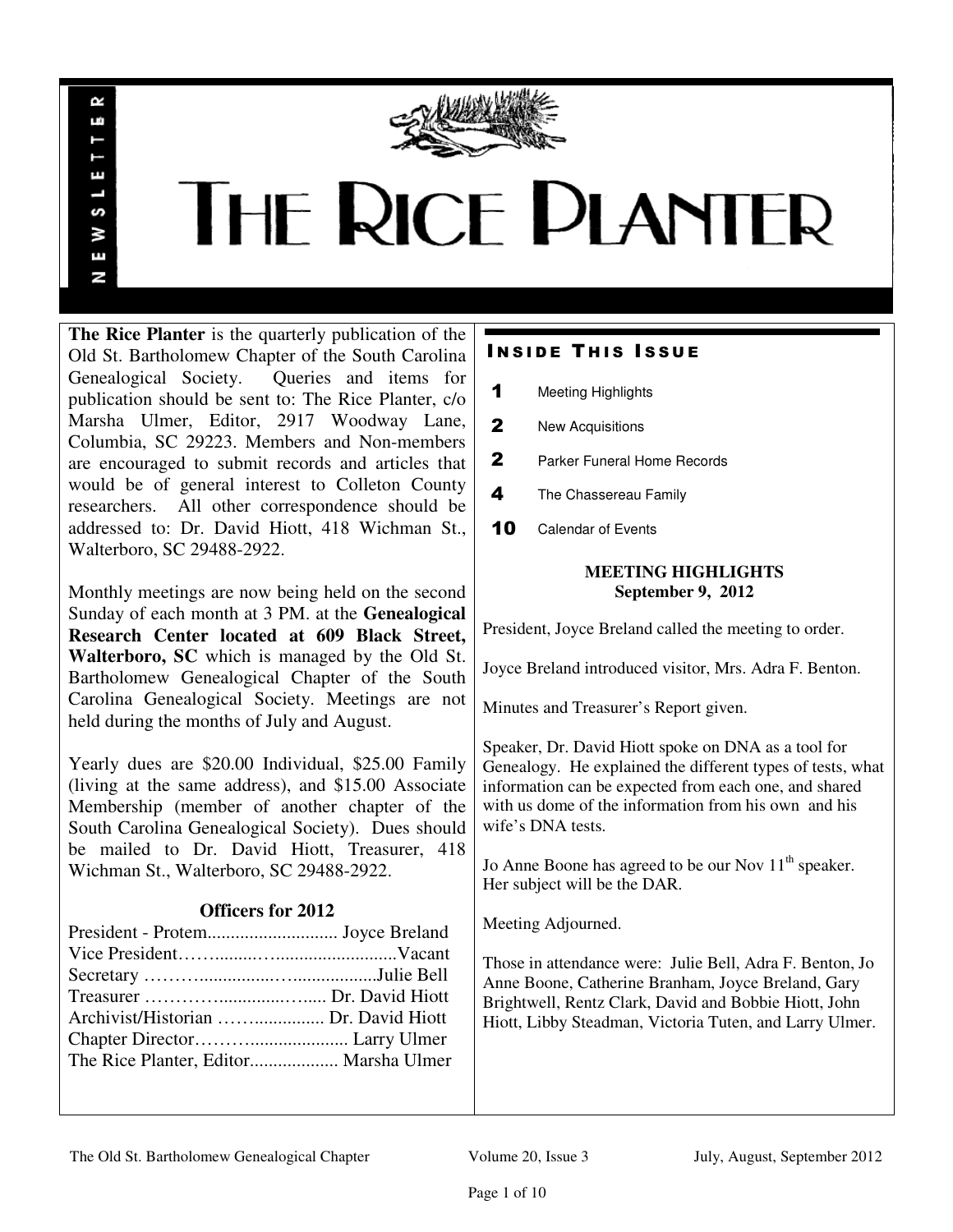| NEW ACQUISITIONS TO OLD ST. BARTHOLOMEW |                      | <b>PARKER FUNERAL HOME RECORDS</b>                                                                |
|-----------------------------------------|----------------------|---------------------------------------------------------------------------------------------------|
| <b>GENEALOGICAL CHAPTER</b>             |                      | Adams, Ada Hoff                                                                                   |
| <b>RESEARCH CENTER</b>                  |                      | b. May 3, 1872 Colleton County, SC                                                                |
|                                         |                      | d. May 2, 1956 Colleton County, SC                                                                |
| <b>NAME</b>                             | <b>DONOR</b>         | bur: Adams Family Cemetery                                                                        |
|                                         |                      | Spouse: R. A. Adams                                                                               |
| Index of Names from Issues              | *Nita Eason          | Father: Tom Hoff b. Colleton County, SC                                                           |
| Of the Pee Dee Queue,<br>1977-1988,     |                      | Sarah Larisy                                                                                      |
|                                         |                      | R. A. Adams of Cottageville, SC<br>Sons:<br>Mrs. Annie Hickman of Cottageville, SC<br>Dau:        |
| Index to the Pee Dee Queue,             | *Nita Eason          | Mrs. Betty McMillan of Cottageville, SC                                                           |
| 1989-1999                               |                      | Mrs. Maggie Smoak of Columbia, SC                                                                 |
|                                         |                      | Henry Hoff of Cottageville, SC<br>Bro:                                                            |
| Governors of SC, Rutledge to            | David & Bobbie Hiott | 9 Grandchildren                                                                                   |
| Riley (1776-1985 by The                 |                      |                                                                                                   |
| Greenville News                         |                      | Adams, Wilhelminia Adams                                                                          |
|                                         |                      | b. Oct 22 1910 Colleton County, SC                                                                |
| Passports of SE Pioneers,               | *Dr. Robert Harper   | d. Jun 3 1957 Baptist Mem. Hosp. Jacksonville, FL<br>bur: Cottageville Cemetery, Cottageville, SC |
| 1770-1823 by D. W. Potter               |                      | Spouse: Asbury Adams                                                                              |
|                                         |                      | Father: Willie Adams b. Colleton County, SC                                                       |
| Mayflower Families Vol. 3,              | Johnnie V. Hiott     | Mother: Ellie Smith b. Colleton County, SC                                                        |
| Edited by A. B. Harding                 |                      | Mrs. Doris McLaughlin of Jacksonville, FL<br>Dau:                                                 |
|                                         |                      | Mrs. Hazel Bell of Miami Beach, FL<br>Sis:                                                        |
| DAR Patriot Index, 1966 edition         | Johnnie V. Hiott     | Half-Bro: Jack Adams of Charleston, SC                                                            |
|                                         |                      | Half-Sis: Mrs. Frank Cannon of Charleston, SC                                                     |
| <b>Brethren Cemeteries of Miami</b>     |                      | Mrs. L. E. Alexander of Charleston, SC                                                            |
| Valley, OH                              | Johnnie V. Hiott     | Mrs. H. D. McLendon of Atlanta, GA<br>3 Grandchildren                                             |
|                                         |                      |                                                                                                   |
| Corbin Family Epic                      | <b>Bill Corbin</b>   | <b>Adams, James Wesley</b>                                                                        |
| (via flash drive)                       |                      | b. Aug 18 1880 Colleton County, SC                                                                |
|                                         |                      | d. Jul 17 1957 Cottageville, SC                                                                   |
| Carter Family of Colleton               | <b>Bill Corbin</b>   | bur: Springhill Baptist Church Cemetery                                                           |
| (rough draft via computer               |                      | Spouse: Mary Ethel Dandridge                                                                      |
| file)                                   |                      | Occ: Farmer                                                                                       |
|                                         |                      | Father: Williams Adams b. Colleton County, SC<br>Mother: Margaret Hoff                            |
| Copy of 1767 Jacob Carter land          | <b>Bill Corbin</b>   | Son: James A. Adams                                                                               |
| Plat in Colleton County, SC             |                      |                                                                                                   |
|                                         |                      | <b>Avant, Major Ivey Henry</b>                                                                    |
| Copies of Bible listings for some       | Catherine E. Sadler  | b. Mar 31 1888 Colleton County, SC                                                                |
| Samuel Marvin descendants,              |                      | d. Mar 3 1957 Colleton County, SC                                                                 |
| And misc, notes on Marvin,              |                      | bur: Doctors Creek Baptist Church Cemetery, Colleton County, SC                                   |
| Davis, Mouzon, Poyas,                   |                      | Spouse: Bertha Kinsey<br>Occ: Farmer                                                              |
| Hamlin, and related families            |                      | Father: Barnwell Avant b. Colleton County, SC                                                     |
|                                         |                      | Mother: Annie Beach b. Colleton County, SC                                                        |
| Copies of Short Local Works             | Janice Sauls         | Son: R. Maloy Avant of Ft. Jackson, SC                                                            |
| about Stokes, SC by Ruth                |                      | Heber Avant of Walterboro, SC                                                                     |
| Saunders. This Includes History         |                      | Dau: Mrs. LeRoy Hayes of Pensacola, FL                                                            |
| of Doctor's Creek Baptist Church,       |                      |                                                                                                   |
| Around the Community, and               |                      | <b>Becker, Sydney Bennett Killy</b>                                                               |
| The Way It Was                          |                      | b. Feb 19 1892 Winslow, NJ                                                                        |
|                                         |                      | d. May 10 1957 Colleton County Hosp, Colleton County, SC<br>bur: Long Branch, NJ                  |
| <b>Plantation Notes St. Bartholomew</b> | Jane Litchfield      | Spouse: Harry Becker                                                                              |
| Parish by L. B. "Boot" Fishburne        |                      | Father: Grant Bennett b. Winslow, NJ                                                              |
|                                         |                      | Mother: Mary Agnes McGloskey b. Winslow, NJ                                                       |
| Digitized copy of "Families of          |                      | Bro: Leslie Bennett of Pennsylvania                                                               |
| Litchfield, Givens, & Blockers          |                      | Sis: Mrs. Margaret Butler of Wilmington, DE                                                       |
|                                         |                      | Mrs. Elsie Bryan of Long Branch, NJ                                                               |
| *Budgeted with funds from.              |                      | Mrs. Letha Malfonte of Brooklyn                                                                   |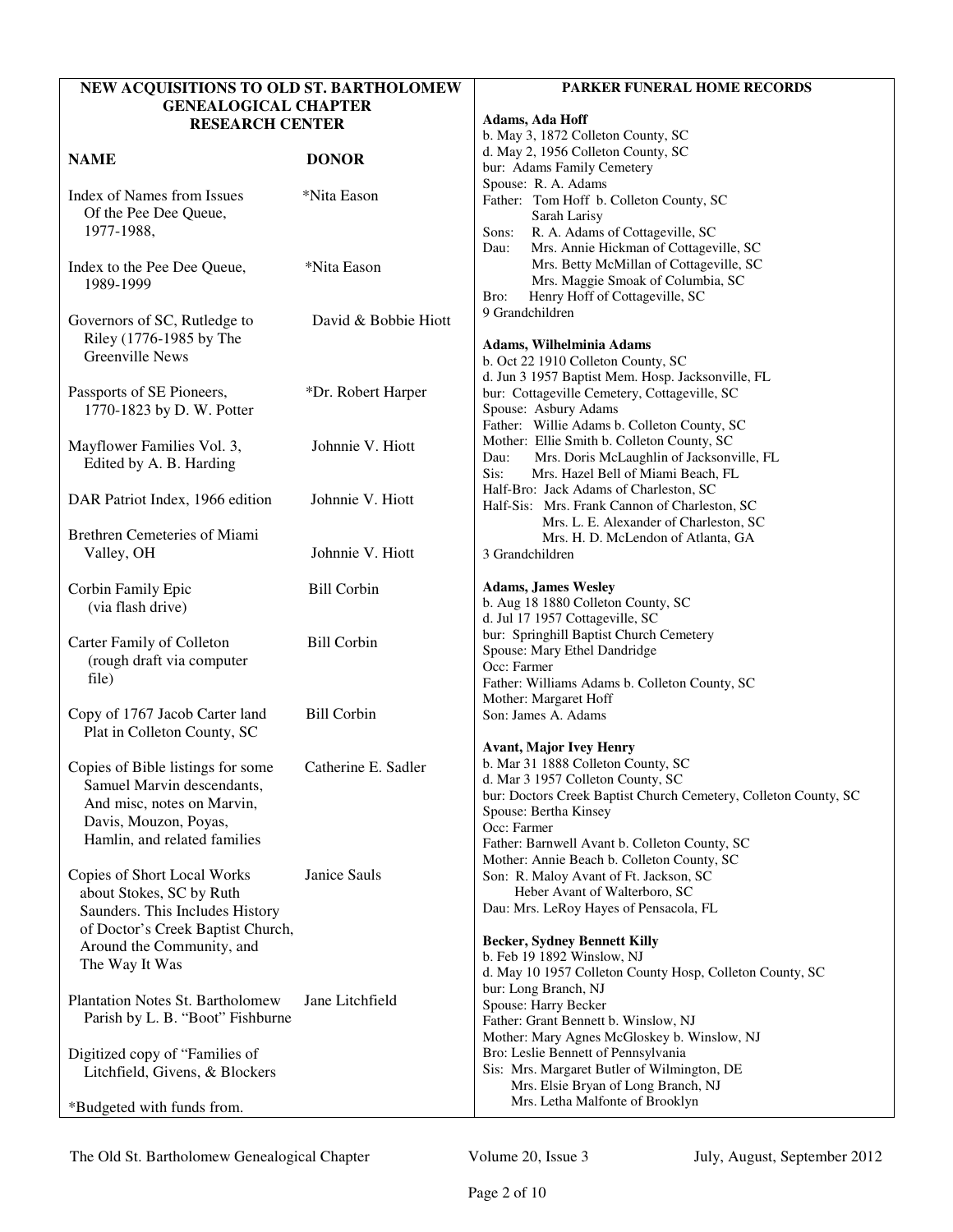# **PARKER FUNERAL HOME RECORDS Cont'**

# **Bailey, Martha Ann Catterton**  b. Jun 1 1878 Colleton County, SC d. Mar 23 1957 Colleton County Hosp., Colleton County, SC bur: Bethel Methodist Church Cemetery, Colleton County, SC Spouse: E. Lockey Bailey Father: James Catterton b. Colleton County, SC Mother: Laura Padgett b. Colleton County, SC Sons: Theodore, Brantley of Walterboro, SC Marshall Bailey of Walterboro, SC W. J. Bailey of Jacksonville, FL Dau: Mrs. Heyward Benton of Walterboro, SC Mrs. Brantley Herndon of Walterboro, SC Mrs. Frank Ellison of Jacksonville, FL 9 Grandchildren & 5 Great Grandchildren **Barton, Gladys Clara Broderick**  b. May 23 1919 Smoak, SC d. Nov 09 1957 Colleton County Hosp, Walterboro, SC bur: Live Oak Cemetery, Walterboro, SC Spouse: Jack Barton Father: Perry Broderick b. Williams, SC Mother: Rebecca Herndon b. Colleton County, SC Son: Jack Barton Jr & James Barton Dau: Betty & Beatrice Docia Barton Bro: Willie, PB, J. B, and Herman Broderick all of Walterboro, SC Sis: Mrs. Mattie Beach of Walterboro, SC Mrs. Cleo Evans of Beaufort, SC

#### **Bennett, Eddie Peeples**

b. Mar 5 1898 Colleton County, SC d. Mar 18 1957 Colleton County Hosp, Walterboro, SC bur: Live Oak Cemetery, Walterboro, SC Occ: Tube Grinder at Westinghouse Spouse: Edith Copeland Father: Samuel Jacob Bennett b. Colleton County, SC Mother: Henrietta Carter b. Colleton County, SC Step-Mother: Mrs. Ella Bennett of Smoaks, SC Sons: Lionel Bennett of Lodge, SC Harry Bennett of Islandton, SC Dau: Mrs. W. E. Hiott of Walterboro, SC Bro: Laurie Bennett of Smoaks, SC Frank Bennett of Greenville, SC Ivy Bennett & Ferguson Bennett of Smoaks, SC Ollie Bennett of Walterboro, SC 7 Grandchildren

# **Benton, James Robert**

b. Aug 16 1883 Colleton County, SC d. Feb 26 1957 Colleton County Hosp., Walterboro, SC bur: Tabor Methodist Cemetery Occ: Farmer Father: Edward Benton b. Colleton County, SC Mother: Janie Bryan b. Colleton County, SC Bro: E. L. Benton of Walterboro, SC Oliver Benton of Walterboro, SC

# **PARKER FUNERAL HOME RECORDS Cont'**

# **Blocker, James Madison**

b. May 3 1880 Colleton County, SC d. Aug 29 1957 Baptist Hospital Columbia, SC bur: Pine Grove Baptist Church Cemetery, Colleton County, SC Occ: Carpenter and Farmer Spouse: Mary Rebecca Benton Father: Jimmie Blocker b. Colleton County, SC Mother: Elvira Hudson b. Colleton County, SC Son Woodrow W. Blocker of Ruffin, SC Dau: Mrs. M. R. Roof of Yemassee, SC Bro: Willie Blocker of Deland, FL Tiller Blocker of Cottageville, SC Half-Bro: Frank Blocker of Charleston, SC 2 Half sisters 9 Grandchildren 10 Great Grandchildren **Bogan. Joseph Paul Bogdanowicz** 

b. Sep 29 1906 Newark, NJ d. Jan 28 1957 Colleton County, SC bur: Live Oak Cemetery, Walterboro, SC Occ: Farmer and Owner of Motor Court Spouse: Agnes Winkowski Father: Joseph Bogdanowicz b. Poland Mother: Mary Ber b. Poland Son: Robert Bogan of Walterboro, SC Bro: Tony Bogdanowicz of Arlington, NJ Frank Bogdanowicz of Newark, NJ Edward Bogdanowicz of Harrison, NJ Sis: Mrs. Frank Janz of West Orange, NJ Mrs. Charles Krayewski of Newark, NJ Miss Clare Bogdanowicz of Newark, NJ 1 Granddaughter

# **Brant, George Franklin**

b. Jul 17 1887 Hendersonville, SC d. Jul 13 1957 Colleton County Hosp., Walterboro, SC bur: Evergreen Cemetery, Beaufort, SC Occ: Retired Farmer Spouse: Jennie Lee McTeer Father: Lucious Brant b. Colleton County, SC Mother: Maggie Fisk b. Colleton County, SC Son: Ashley A. Brant of Beaufort, SC Dau: Mrs. Beneta Lee Kemp of Conn. Mrs. Myra G. Kibbe of Charleston, SC Sis: Mrs. Letha Hiott of Branchville, SC Mrs. Estelle Crosby of Ashton, SC 9 Grandchildren 4 Great Grandchildren

# **Breland, Infant daughter of Mr. and Mrs. Lewis**

b. and d. Dec 2 1957 Colleton County Hosp., Walterboro, SC bur: Evergreen Cemetery Father: Lewis P. Breland b. Colleton County, SC Mother: Princess Ann Garris b. Colleton County, SC Parental Grandparent: Mrs. Nell Breland of Ruffin, SC Maternal Grandparent: Mr. Bennie L. Garris of Walterboro, SC Mrs. George W. Garris of Walterboro, SC Half-Bro: Lewis P. Breland Jr of Walterboro, SC Half-Sis: Annette Breland of Walterboro, SC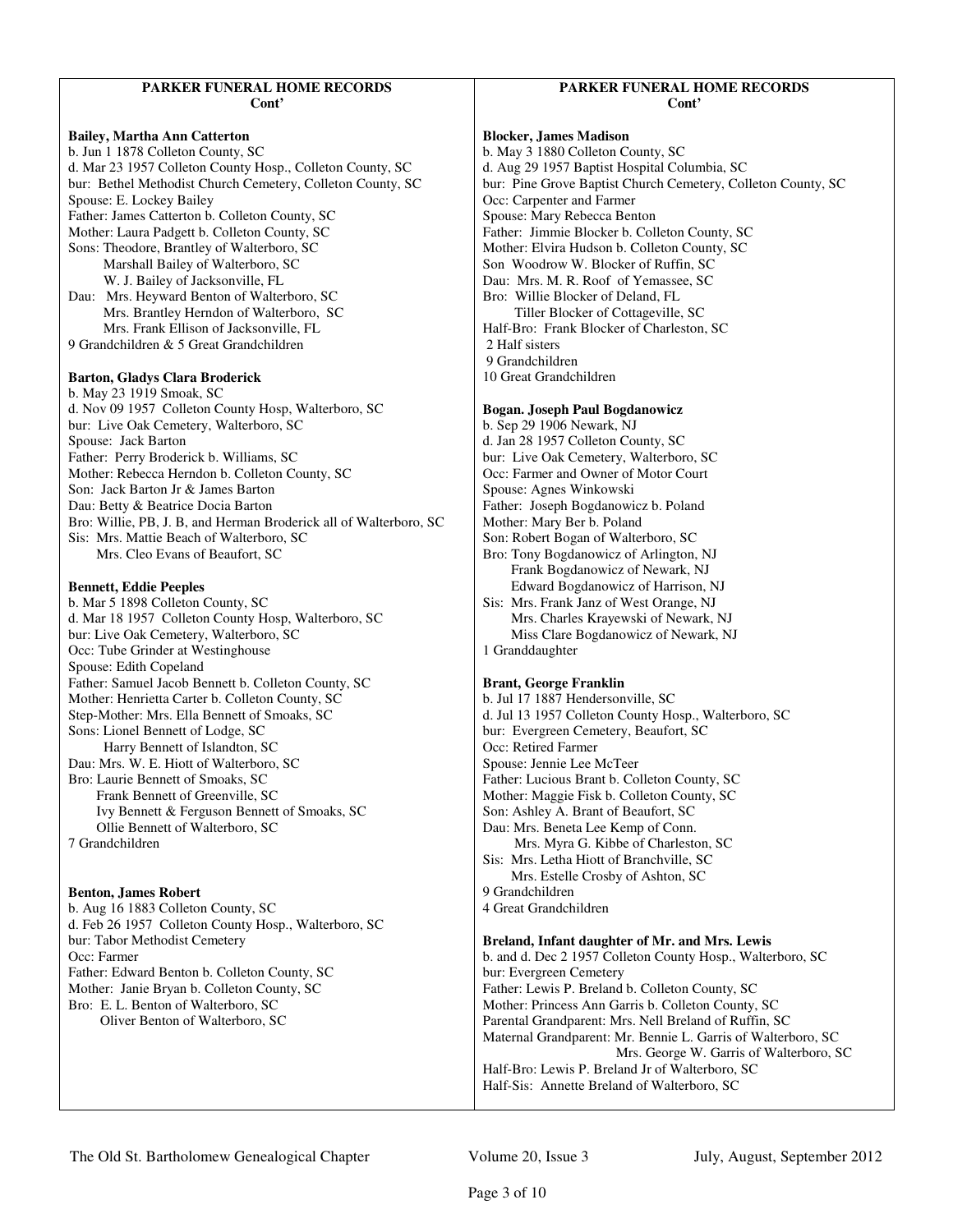#### **DESCENDANTS OF JOHN (JEAN) CHASSEREAU SR Cont' Generation Four**

81. **Tamar Eugenia Williams**, born Sep 27 1858 in Barnwell County, SC, died Apr 16 1901 in Barnwell County, SC. She married **John Peter Priester**, born Apr 30 1858 in Barnwell County, SC (son of **William Priester** and **Sarah Isabella Mew**), died Sep 12 1908 in Barnwell County, SC.

*Children:*

- 344 i. William Martin Priester, born Jul 21 1882, died 1962. He married Minnie Kennedy.
- 345 ii. Sarah Priester, born about 1884, died 1962. She married John Myrick.
- 346 iii. Henry Counts Priester, born Jun 14 1886, died 1962. He married Elizabeth Deer.
- 347 iv. Jane Isabelle Priester, born about 1888, died about 1953. She married T. Myrick.
- 348 v. John Peter Priester, born about 1892, died about 1962.
- + 349 vi. Ethelene Melinda Priester born Apr 12 1894.
- + 350 vii. James Wilson Priester born Nov 03 1896.

# *Generation Five*

83. **Riley Reading Blount**, born Feb 14 1824 in Beaufort District, SC, died Oct 09 1887 in Orient, Hillsborough County, FL, occupation Farmer, military Third Seminole War.

 He married (1) **Jane Varn**, Oct 24 1844 in Hamilton Co, FL, born Feb 02 1824 in South Carolina (daughter of **Frederick Varn** and **Sarah "Sallie" Hiers**), died Nov 15 1878 in Bartow, FL, buried in Oak Hill Cemetery, Bartow, FL.

- 351 i. Benjamin F. Blount, born Sep 14 1845 in Columbia County, FL, died Oct 30 1922 in Bartow, Polk County, FL, occupation Farmer. He married Lydia Oregon "Lidda" Hendry, Feb 01 1866 in Polk County, Fl, born Apr 14 1847 in Thomas County, Ga (daughter of James Edward Hendry and Lydia Carlton), died Nov 12 1933 in Bartow, Polk County, FL.
- 352 ii. John Churchill Blount, born Dec 15 1848 in Columbia County, FL, died Dec 28 1916 in Bartow, Polk County, FL. He married Sarah Judson Hayman, Dec 28 1876 in Polk County, Fl, born Apr 17 1852 in Hillsborough County, FL (daughter of Jeremiah Madison Hayman and Martha Jane Carlton), died after 1948.
- 353 iii. Sarah Louisa Blount, born Apr 04 1851 in Columbia County, FL, died Apr 04 1929 in DeSoto County, FL. She married Thomas Owen Parker, Mar 02 1870 in Bartow, Polk County, FL, born May 20 1846 in Simmons Hammock, Hillsborough County, FL (son of John Parker and Jane Elizabeth Smiley), died May 11 1918 in Joshua Creek, Manatee County, FL, buried in Joshua Creek Cemetery, DeSoto County, FL.
- 354 iv. James Nathan Blount, born Mar 09 1854 in Peas Creek, Hillsborough County, FL, died Aug 12 1938 in LaBelle, FL, buried in Joshua Creek Cemetery, DeSoto County, FL. He married (1) Cuthbert H. Parker, Jun 03 1875 in Manatee County, Fla, born Jun 24 1854 in Hillsborough County, FL (daughter of William Parker and Winneford Hooker), died Oct 12 1894 in DeSoto County, FL, buried in Joshua Creek Cemetery, DeSoto County, FL. He married (2) M. H. Reis, Nov 21 1895 in DeSota County, FL. He married (3) Mattie Coker, Nov 18 1902 in DeSoto County, FL, born Mar 03 1881 in Garner, FL (daughter of Daniel J. Coker and Martha Hampton), died Dec 25 1969 in Naples, FL.
- 355 v. Redding Jehu Blount, born Oct 21 1855 in Peas Creek, Hillsborough County, FL, died after 1920 in DeSoto County, FL, buried in Joshua Creek Cemetery, DeSoto County, FL. He married (1) Emily Elizabeth Watkins, Sep 07 1876 in Polk County, Fl, born about 1861 in Polk County, Fl, died Aug 23 1894 in Bartow, Polk County, FL. He married (2) Margaret Hendry, Jan 11 1905 in DeSoto County, FL, born May 17 1866 in Hamilton Co, FL (daughter of John Hendry and Margaret Chesire), died Sep 09 1957 in DeSoto County, FL. Margaret: Previously married to Francis McDonald Durrance.
- 356 vi. Eugene B. Blount, born Dec 17 1857 in Ft Blount, Hillsborough County, FL, died Oct 03 1890 in Polk County, Fl. He married Susan Elizabeth Fuller, Jan 07 1883 in Polk County, Fl, born Oct 07 1862 in Carbondale, Jackson County, IL, died Sep 29 1907 in Lakeland, Polk County, FL.
- 357 vii. George Hamilton Blount, born Feb 17 1860 in Ft Blount, Hillborough County, FL, died Jul 03 1937 in LaBelle, Hendry County, FL, occupation Blacksmith. He married (1) Mary S. Gardiner, Sep 08 1886 in Polk County, Fl, born Jul 05 1867 in Polk County, Fl, died Feb 25 1902 in Arcadia, DeSota County, FL. He married (2) Helen Mitchell, Jun 01 1903 in DeSoto County, FL, born in DeSoto County, FL. He married (3) Geneva Hettie Holland, Jan 021924 in Lee County, FL, born about 1864 in Tennessee. 358 viii. Daniel D. Blount, born Mar 05 1862 in Ft Blount, Polk County, FL, died Apr 23 1892 in Bartow, Fl. He
- married Maggie A. Whitledge.
- 359 ix. Florence Elizabeth Blount, born Sep 05 1863 in Ft Blount, Polk County, FL.
- 360 x. Mary Elizabeth Blount, born Dec 13 1864 in Ft Blount, Polk County, FL, died Jan 24 1953 in Bartow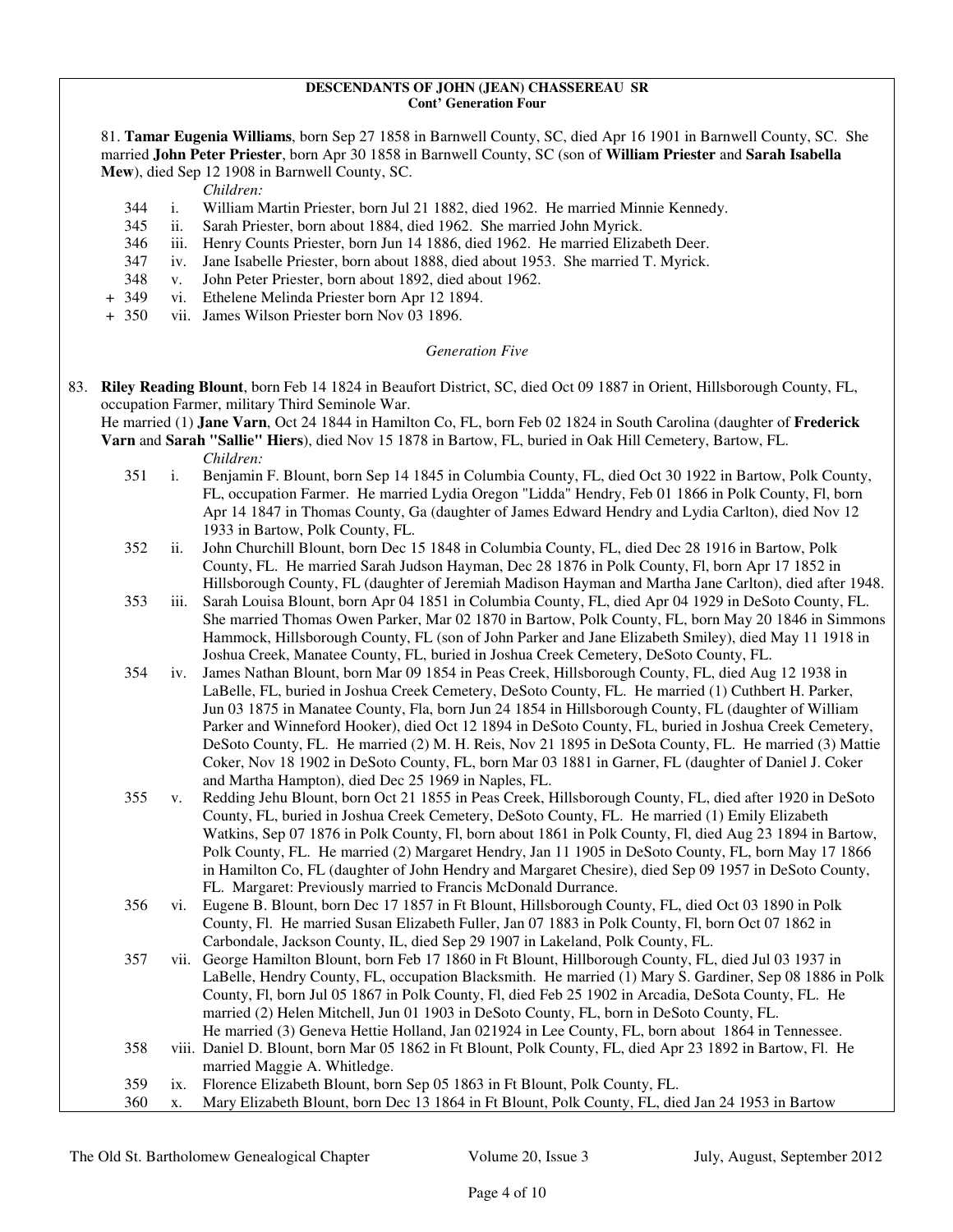County, Ga. She married Benjamin Joseph Oeland, Dec 25 1883 in Bartow County, GA, born Dec 30 1858 in Glenn Springs, Spartanburg, SC (son of Peter Joseph Oeland and Nancy C. Benson), died Jan 14 1938 in Bartow County, Ga.

 361 xi. Ada Ula Blount, born Mar 03 1868 in Bartow, Polk County, FL, died Feb 25 1934 in Tampa, Hillsborough County, FL. She married (1) John W. Reed, Apr 17 1884 in Bartow, Polk County, FL, born about 1865 in Bartow, Polk County, FL, died Jun 24 1885. She married (2) R. C. Selvidge, about 1886, died about 1889. She married (3) William Brewer, about 1890. She married (4) Fred Toennies, after 1891.

 He married (2) **Emma L. Whldden**, Mar 10 1879 in Polk County, Fl, born about 1862 in Polk County, Fl (daughter of **James Whidden** and **Amelia Hall**).

*Children:*

- 362 xii. Ruth Blount, born about 1881 in Florida.
- 363 xiii. Nathan C. Blount Sr, born Jul of 1882 in Florida. He married Laura Unknown about 1897.
- 364 xiv. Abi Blount, born Sep 25 1885 in Florida, died Jun 05 1886.
- 84. **Owen Reading Blount**, born Dec 30 1830 in Beaufort County, SC, died Aug 17 1902 in Orange River, Lee County, FL, buried in Buckingham Cemetery, Orange, FL, occupation Farmer, military Civil War. He married **Henrietta E. C. Bronson**, about 1848 in Columbia County, FL, born Jul 22 1833 in South Carolina, died Dec 04 1896 in Lee County, FL, buried in Buckingham Cemetery, Orange, FL. **Henrietta**: Daughter of James Bronson.

- 365 i. William Blount, born Nov 06 1848 in Columbia County, FL, died Dec 31 1865 in Florida, buried in Joshua Creek Cemetery, DeSoto County, FL.
- 366 ii. Mary Jane Nancy Blount, born about 1851 in Columbia County, FL, died about 1903. She married William H. Altman, about 1868, born about 1847 in Georgia (son of John Altman and Nancy Taylor), died Dec 29 1924 in Wauchula, Fla.
- 367 iii. Radford Blount, born Apr 05 1855 in Peas Creek, Hillsborough County, FL, died Sep 30 1906 in Lee County, FL, buried in Buckingham Cemetery, Orange, FL. He married (1) Sarah V. Williams, Jul 07 1875 in Manatee County, Fl. He married (2) Josie A. Luckey, Aug 16 1888 in DeSoto County, FL. Josie: Daugter of Samuel A. Luckey.
- 368 iv. Georgia C. Blount, born about 1856 in Ft Blount, Hillsborough County, FL, died Aug 24 1894 in DeSoto County, FL, buried in Joshua Creek Cemetery, DeSoto County, FL. She married James Carlton, about 1874, born about 1853 in Hillsborough County, FL (son of Daniel Wilson Carlton and Sarah Ann Murphy), died 1940 in Highland, Fla.
- 369 v. Martha Hortense Blount, born Jul 08 1859 in Ft Blount, Hillsborough County, FL, died Aug 11 1925 in LaBelle, FL. She married Thomas Howard, Apr 02 1876 in Manatee County, Fl, born Aug 23 1855 in Hillsborough County, FL (son of Seth Howard and Harriet Weeks), died Nov 07 1939 in LaBelle, FL.
- 370 vi. James E. Blount, born Feb 18 1861 in Florida, died Nov 05 1870 in Joshua Creek, Manatee County, FL, buried in Joshua Creek Cemetery, DeSoto County, FL.
- 371 vii. John Edward "Stonewall Jackson" Blount, born Nov 28 1862 in Polk County, Fl, died Mar 23 1935 in Ft Myers, Fl, buried in Ft Myers, Fl. He married (1) Henrietta Messer, Oct 23 1887, born Jan 02 1868, died about 1910. He married (2) Laura "Isabelle" Kennedy, Dec 16 1910 in Lee County, FL, born Jul 18 1878 in North Carolina (daughter of Louis Henry Kennedy and Julie Canady), died Mar 14 1928 in Ft Myers, Fl. He married (3) Mary May L. Calhoun, 1929.
- 372 viii. Marion Henry Blount, born about 1868 in Florida, died Jul 13 1936. He married (1) Jenie Messer, Nov 22 1888 in Lee County, FL. He married (2) Rosa L. Albritton, Nov 25 1901, born about 1884 in Florida (daughter of Calvin Albritton and Archie Blount).
- 373 ix. Susan E. Blount, born about 1869 in Manatee County, Fl. She married Henry Cason, born about 1857 in Georgia.
- 374 x. Jehu Robert Blount, born about 1867 in Bartow, Polk County, FL, died 1939 in Polk County, Fl. He married (1) Lilla O. Noland, Oct 26 1895 in Lee County, FL, born Mar of 1876. He married (2) Vollie Lee Smith, Jun 10 1906 in Lee County, FL, born Jun 10 1889 in Ft Bassinger, FL, died Jul 26 1960 in Hillsborough County, FL.
- 375 xi. Flossie P. Blount, born Oct 25 1873 in Manatee County, Fl, died Jun of 1959. She married Hugh W. Luckey, Jan 22 1890 in Lee County, FL, born Oct 27 1870 in Georgia, died Feb 11 1956 in Hendry County, FL.
- 85. **Nathan Snow Blount**, born Dec 29 1832 in Beaufort District, SC, died Oct 20 1880 in Bartow, Polk County, FL, occupation Farmer/Justice of the Peace/County Treasurer, military Florida Volunteers in Captain J. J. Knight's Company, military Third Seminole War, buried in Oak Hill Cemetery, Bartow, FL.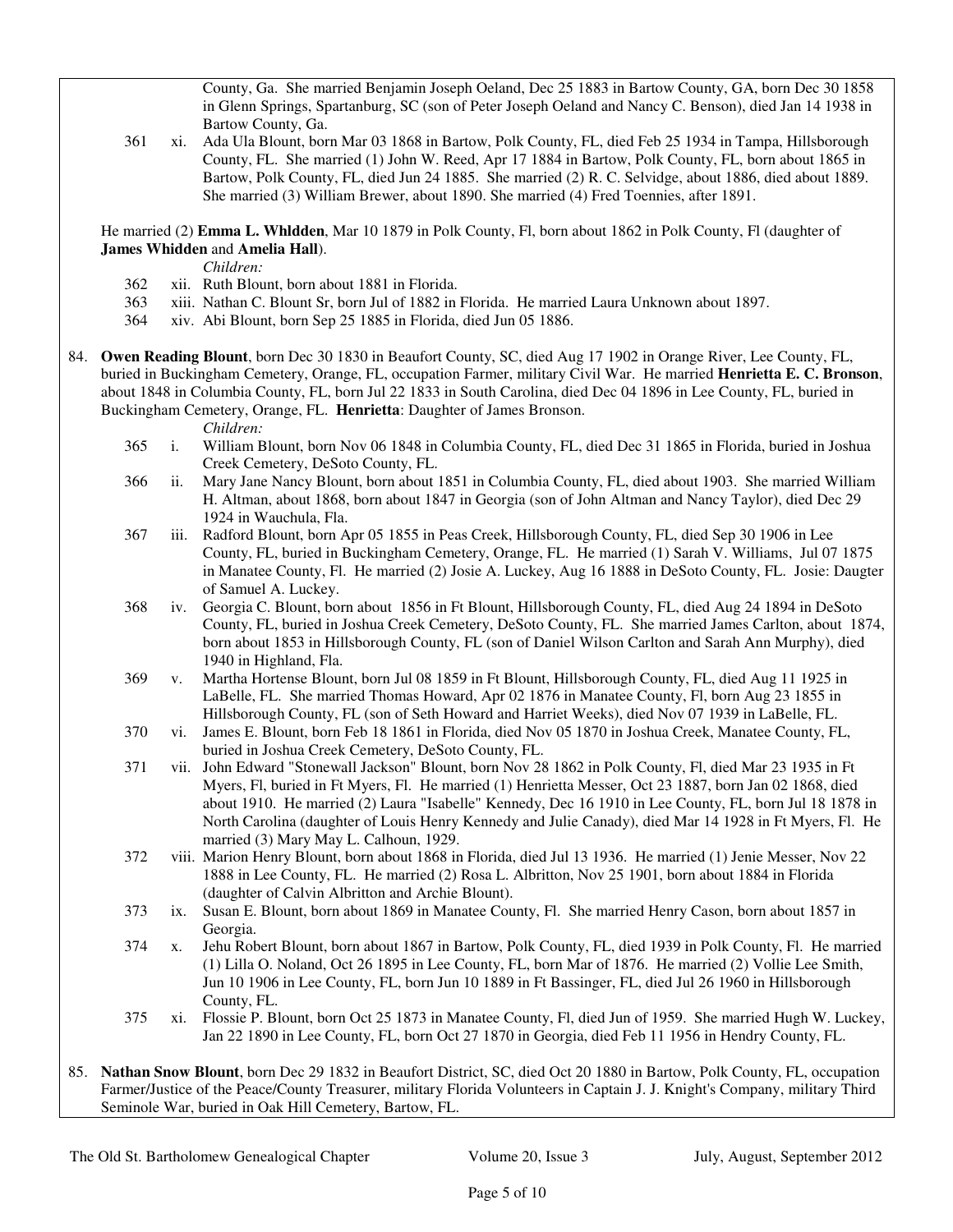# He married (1) **Wife's Names Unknown**.

*Children:*

 376 i. James Jeremiah Blount, born Sep 22 1858 in Bartow, Fl, died Jul 04 1932 in Sarasota, FL. He married Perlena Jane Noble, born Sep 10 1870 in Kankakee County, Ill, died Apr 11 1955 in Sarasota, FL.

 He married (2) **Martha Ann Caroline Knight**, married Oct 09 1859 in Hillsborough, FL, born Dec 04 1842 in Hamilton Co, FL (daughter of **Aaron Knight** and **Jane Varn**), died Mar 09 1913 in Punta Gorda, Charlotte County, FL, buried in Oak Hill Cemetery, Bartow, FL.

*Children:*

- 377 ii. Aaron Knight Blount, born Oct 30 1861 in Florida, died Jul 08 1863 in Polk County, Fl.
- 378 iii. Martha E. Blount, born about 1862 in Florida, died Oct 17 1889 in Bartow, Polk County, FL. She married Enoch Eugene Skipper, Jan 25 1882 in Polk County, Fl, born Jul 31 1856 in Hillsborough County, FL, died Nov 02 1920 in Sebring, FL.
- 379 iv. Broxton Bragg Blount, born about 1865 in Florida. He married Amelia Eva Kresler, about 1891, born about 1863.
- 380 v. Nathan Snow Blount Jr, born Mar 03 1869, died Mar 21 1869.
- 381 vi. Frank R. Blount, born about 1870 in Florida. He married Lucie B. Howell, born about 1873.
- 382 vii. Redding C. Blount, born about 1875 in Florida. He married Clara Robbins.
- 86. **Mary Eve Blount**, born Dec 20 1834 in Beaufort District, SC, died Dec 18 1916 in Durant, Hillsborough County, FL, buried in Oak Hill Cemetery, Bartow, FL. She married **Streaty Parker**, Feb 24 1848 in Columbia County, FL, born May 17 1823 in Sampson County, NC (son of **Luke Parker** and **Sophia Unknown**), military Second and Third Seminole War, military Civil War, died Oct 02 1884 in Bartow, Polk County, FL, buried in Oak Hill Cemetery, Bartow, FL, occupation Cattle Raiser and Farmer.

- 383 i. Redding Blount Parker, born Feb 28 1849 in Columbia County, FL, occupation Stock Raising, died Feb 18 1891 in Osceola County, FL, buried in Ft Pierce, Fl. He married Ellen Willingham, Aug 06 1868 in Polk County, Fl, born May 14 1851 in Hillsborough County, FL (daughter of William Henry Willingham and Annie Hilliard), died Mar 08 1933 in Ft Pierce, FL, buried in Ft Pierce, Fla. Married a second time to Martin Manning on May 14 1891 in Osceloa County, FL. Divorced Martin on Aug 30 1899 and assumed the Parker Name.
- 384 ii. Elizabeth Parker, born Apr 22 1851 in Columbia County, FL, died about 1929. She married (1) Thomas W. Smith, Aug 13 1868 in Polk County, Fl, died Apr 20 1880. She married (2) George W. Morgan, about 1880, died May 22 1880 in Polk County, Fl. She married (3) Louis Millan, May 12 1883 in Polk County, Fl. She married (4) John D. GAtlin, Apr 30 1890 in Polk County, Fl.
- 385 iii. Louis Henry Parker, born Apr 07 1854 in Peas Creek, Hillsborough County, FL, died May 02 1921 in Lake Wales, Fl. He married (1) Luttie L. Sharpe, about 1881, born Nov 09 1865 in Georgia, died Nov 08 1885 in Polk County, Fl. He married (2) Susan Claudia Whitehead, Aug 07 1888 in Polk County, Fl, born Jan 25 1870 in Dublin County, NC, died Mar 26 1953 in Lake Wales, Fl.
- 386 iv. Texas B. Parker, born Jun 19 1856 in Ft Blount, Hillsborough County, FL, died Dec 23 1934 in Live Oak, FL. She married (1) Robert L. Summerlin, May 31 1876 in Polk County, Fl. She married (2) H. B. "Arch" Blount, Apr 27 1888 in Polk County, Fl, born about 1857, died Feb 01 1943 in Live Oak, FL. H.: Previously married. Name Unknown.
- 387 v. William Owen Parker, born Jan 13 1859 in Ft Blount, Hillsborough County, FL, died Jul 20 1860 in Ft Blount, Hillsborough County, FL.
- 388 vi. Thomas Jefferson Parker, born Nov 20 1864 in Ft Blount, Polk County, FL, died Apr 05 1938 in Lake Wales, Fl. He married Julian A. Hankins, Mar 27 1888 in Polk County, Fl, born May 29 1867 in Lake Wales, Fl (daughter of William Wesley Hankins and Jane Church).
- 389 vii. Robert Lee Parker, born Nov 06 1867 in Bartow, Fl, died Dec 25 1890 in Bartow, Fl.
- 390 viii. Julia C. Parker, born Jan 03 1870 in Bartow, Fl. She married (1) Thomas Littleton Marquis, Feb 02 1887 in Polk County, Fl. She married (2) Edward Whitehead, Sep 03 1905 in Polk County, Fl.
- 391 ix. John M. Parker, born Oct 21 1874 in Bartow, Fl, died Jan 27 1879 in Bartow, Fl.
- 392 x. Daisy Deitrich Parker, born Oct 19 1876 in Bartow, Fl, died Oct 05 1962 in Bartow, Fl. She married Strother Booth, Oct 17 1894 in Polk County, Fl, born Mar 27 1874 in Bedford, VA, died Mar 11 1949.
- 87. **Jehu Jacob Blount**, born Mar 03 1839 in Columbia County, FL, died Feb 11 1921 in Ft Myers, Fl, buried in Fort Myers Cemetery, Ft Myers, FL, occupation Grocer and Dry Goods. He married **Mary Jane Hendry**, Jan 16 1862 in Polk County, Fl, born Jan 07 1845 in Thomas County, GA (daughter of **James Edward Hendry** and **Lydia Carlton**), died Mar 18 1930 in Ft Meade, Fl, buried in Ft Myers, Fl.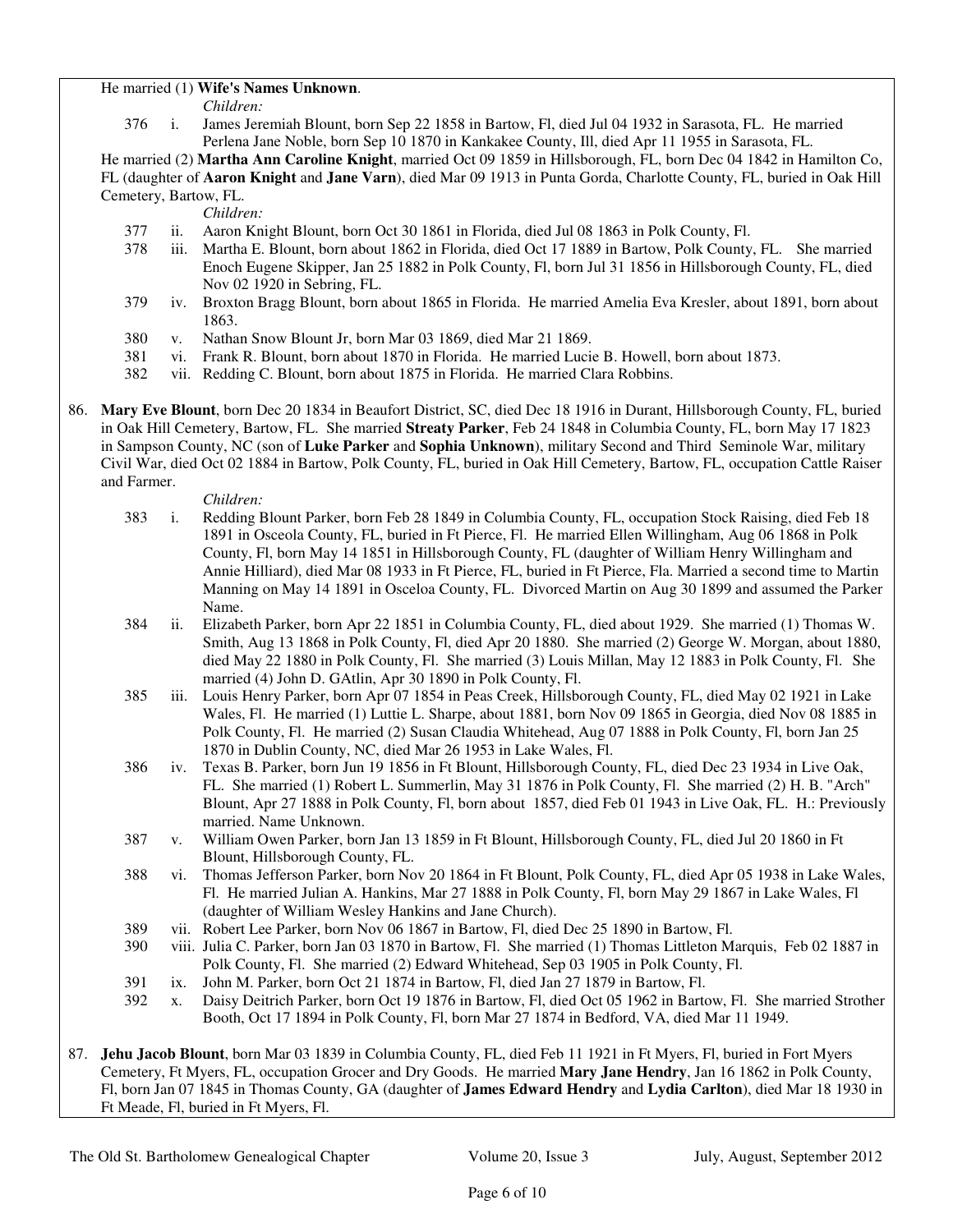|     |      | Children:                                                                                                     |
|-----|------|---------------------------------------------------------------------------------------------------------------|
| 393 | i.   | Mary Ella Blount, born Nov 15 1863 in Florida, died Before 1921. She married Irving Simpson Singletary,       |
|     |      | May 31 1888 in Lee County, FL, born Jan 04 1854 (son of Simpson Singletary and Martha Hendry).                |
| 394 | ii.  | Ida Beulah Blount, born Jun 24 1866 in Polk County, Fl, died Dec 10 1948 in Alva, Florida. She married (1)    |
|     |      | Charles Hyde Stebbins, Sep 22 1886 in Monroe County, FL, born Jun 22 1838, died Oct 22 1888, buried in        |
|     |      | Ft Myers, Fl. She married (2) John Cornelius English, Jan 12 1892 in Lee County, FL, born Mar 05 1855,        |
|     |      | died May 31 1944 in Alva, Florida.                                                                            |
| 395 | 111. | Lydia E. Blount, born Jan 09 1868 in Polk County, Fl, died Jan 14 1868 in Polk County, Fl.                    |
| 396 | 1V.  | Edgar Jehu Blount, born Jan 04 1869 in Polk County, Fl, died about 1946 in Ft Myers, Fl. He married           |
|     |      | Frances "Fannie" Wheeler, Apr 08 1889 in Lee County, FL, born Mar 27 1874, died about 1958 in Ft Myers,       |
|     |      | Fl.                                                                                                           |
| 397 | V.   | Oscar Benjamin Blount, born Mar 08 1871 in Polk County, Fl, died May 02 1961 in Ft Myers, Fl, buried in       |
|     |      | Ft Myers, Fl. He married Madeline Dean, Feb 01 1892 in Lee County, FL, born Mar 27 1874 in Florida,           |
|     |      | died Feb 01 1923 in Florida.                                                                                  |
| 398 | V1.  | Eula A. Blount, born May 06 1873, died Nov 24 1878.                                                           |
| 399 |      | vii. Frederick Churchill "Jack" Blount, born May 11 1876 in Ft Myers, Fl, died about 1943. He married Nancy   |
|     |      | Otts, Apr 16 1908 in Lee County, FL, born about 1872, died about 1946.                                        |
| 400 |      | viii. Nathan Snow Blount, born Mar 21 1880 in Ft Myers, Fl, died Apr 25 1960 in Tice, FL, buried in Ft Myers, |
|     |      | Fl. He married (1) Annie Porter, born about 1882. He married (2) Pearle Pierce Jones, born Dec 09 1888.       |

- 
- 398 vi. Eula A. Blount, born May 06 1873, died Nov 24 1878.
- 399 vii. Frederick Churchill "Jack" Blount, born May 11 1876 in Ft Myers, Fl, died about 1943. He married Nancy
- 400 viii. Nathan Snow Blount, born Mar 21 1880 in Ft Myers, Fl, died Apr 25 1960 in Tice, FL, buried in Ft Myers, Fl. He married (1) Annie Porter, born about 1882. He married (2) Pearle Pierce Jones, born Dec 09 1888, died Aug 03 1962.
	- 401 ix. William Perry Blount, born May 14 1884 in Ft Myers, Fl, died Nov 27 1898.
- 88. **Elizabeth Jane Davidson**, born Feb 15 1851, died Mar 27 1921. She married **Solomon Hardy Page**, Jun 25 1867 in Polk County, Fl, born Nov 11 1846 in Florida (son of **Josiah Page** and **Bersheba Phelps**), died Jan 15 1916 in Florida, buried in Oak Hill Cemetery, Bartow, FL.

*Children:*

- 402 i. Deloca "Lillie" Page, born Apr 18 1869 in Duval County, Fla, died about 1935 in Duval County, Fla. She married Samuel D. Cheatham (son of Thomas Isham Montgomery Cheatham and Virginia Frances S. Cawthorne).
- 403 ii. Beulah Alean Page, born Aug 31 1871.
- 404 iii. John Davidson Page, born Mar 27 1874, died May 11 1877.
- 405 iv. Ida Mae Page, born Mar 05 1877.
- 406 v. Julia Ann Page, born Jan 04 1880, died Jun 18 1953.
- 407 vi. Solomon Lee Page, born Apr 22 1882, died Sep 12 1906.
- 408 vii. Thomas Whitledge Page, born Aug 15 1884.
- 409 viii. Pearl Page, born Oct 11 1895.
- 89. **Charles John William Breland**, born Apr 19 1818, died May 15 1902, buried in Doctor's Creek Baptist Church, Walterboro, SC. He married (1) **Annie Thurston**, born about 1820, died about 1841, buried in River's Bridge State Park, Ehrhardt, SC. *Children:*
	- 410 i. Martha Ann Breland, born Oct 30 1837, died about 1844.
	- 411 ii. Hollin Ann Breland, born about 1838, died about 1848.
	- 412 iii. Ellen Breland, born about 1841, died about 1847, buried in River's Bridge State Park, Ehrhardt, SC.

 He married (2) **Susan Cone**, born May 3 1820 (daughter of **William H. Cone** and **Elizabeth Creech**), died Mar 1 1905, buried in Doctor's Creek Baptist Church, Walterboro, SC.

- 413 iv. Charles Josiah William Breland, born Jan 18 1847 in Colleton County, SC, died Dec 12 1919, buried in Doctor's Creek Baptist Church, Walterboro, SC. He married Nancy Thurston Breland, born Nov 16 1849 in Colleton County, SC (daughter of Josiah W. "Joe" Breland and Mary "Elvira" Black), died Jul 7 1927, buried in Doctor's Creek Baptist Church, Walterboro, SC. Nancy: According to A Glimpse of Breland History by Miriam Breland (page 49) Nancy's last name was Thurston. Death Certificate of Nancy Breland Breland shows she was Nancy Breland daughter of Joe Breland and Elvira Black.
- 414 v. Rhett Harlbrook Breland, born Jan 7 1850, died Aug 19 1926, buried in Doctor's Creek Baptist Church, Walterboro, SC. According to Bishop Book Rhett Breland's name was Ransom Rhett Breland. He married Harriett Melinda Bryan, born Dec 19 1848, died Nov 28 1927, buried in Doctor's Creek Baptist Church, Walterboro, SC. Harriett: According to Bishop Book Harriet's name was Harriet Melindy Bryan.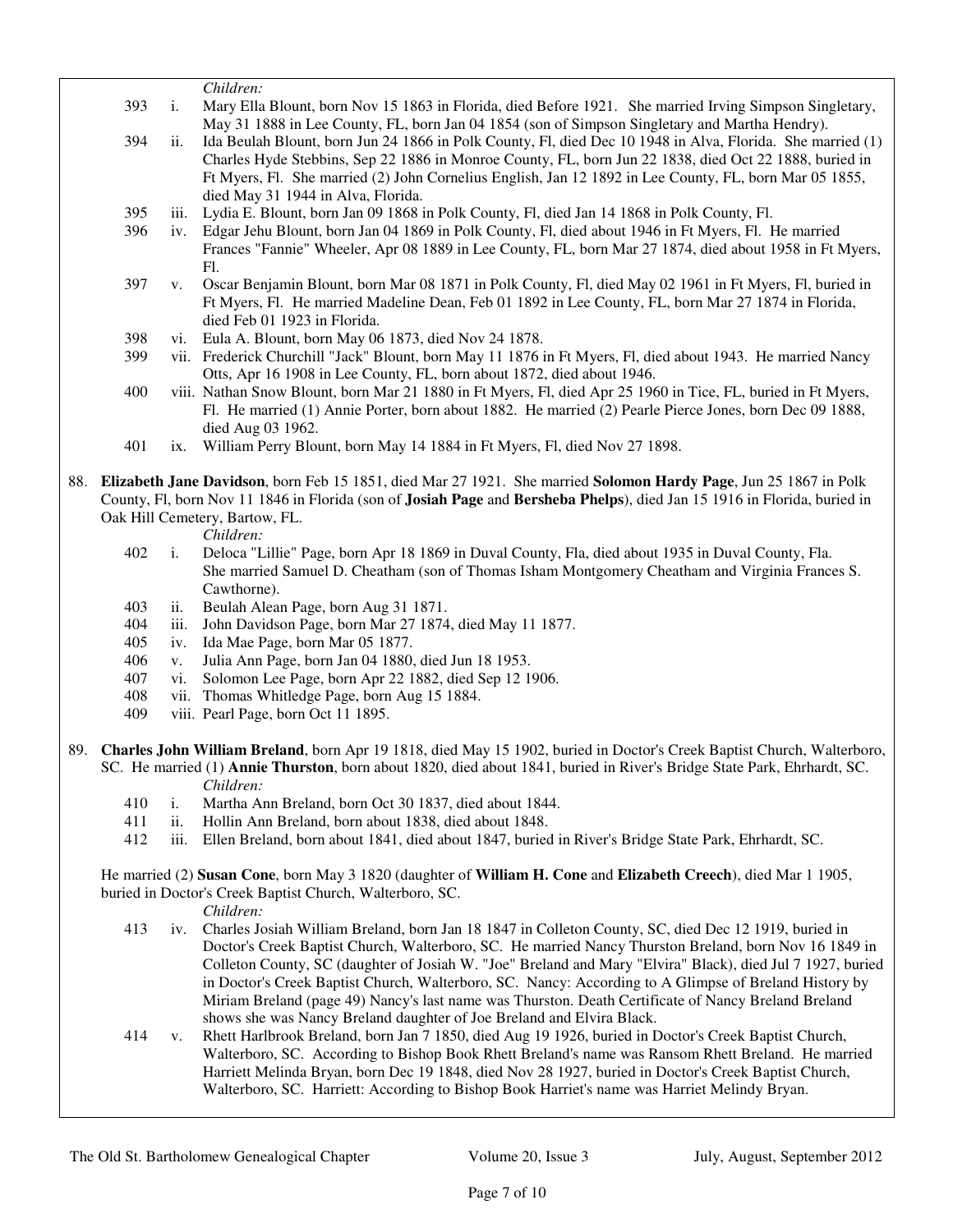|                                                                                                                                              | 415                                                                                                                                                                                                                                                     | vi.            | Aquilla Abraham Breland, born Apr 15 1852, died Jul 25 1868 in Colleton County, SC, buried in Doctor's<br>Creek Baptist Church, Walterboro, SC.                                                                                                                                                                                                                                                                                                                                                                                           |
|----------------------------------------------------------------------------------------------------------------------------------------------|---------------------------------------------------------------------------------------------------------------------------------------------------------------------------------------------------------------------------------------------------------|----------------|-------------------------------------------------------------------------------------------------------------------------------------------------------------------------------------------------------------------------------------------------------------------------------------------------------------------------------------------------------------------------------------------------------------------------------------------------------------------------------------------------------------------------------------------|
|                                                                                                                                              | 416                                                                                                                                                                                                                                                     |                | vii. Medicus Wyman "Doc" Breland, born Oct 30 1853 in Colleton County, SC, died Nov 29 1920, buried in<br>Doctor's Creek Baptist Church, Walterboro, SC. Medicus Wyman and Rebecca Varn Breland had 14                                                                                                                                                                                                                                                                                                                                    |
|                                                                                                                                              |                                                                                                                                                                                                                                                         |                | children. They also had Mrs. L. A. Powell and Mrs. G. Simms O'Neal.                                                                                                                                                                                                                                                                                                                                                                                                                                                                       |
|                                                                                                                                              |                                                                                                                                                                                                                                                         |                | He married Rebecca Laro Varn, about 1879/80, born Jan 6 1864 in Colleton County, SC (daughter of<br>Daniel D. Varn and Mary Anne Walker), died May 6 1946 in Colleton County, SC, buried in Doctor's Creek<br>Baptist Church, Walterboro, SC. Rebecca: Rebecca Varn was listed as living with her widowed mother in<br>the 1880 Census in the Heyward District of Colleton County, SC. She was also listed as head of house hold<br>and her name is listed as Mary Hood Varn with her children John 20, Harriette 15, Aaron 19, Berry 17, |
|                                                                                                                                              |                                                                                                                                                                                                                                                         |                | Joseph 14, Sarah 12, and Philip 9.                                                                                                                                                                                                                                                                                                                                                                                                                                                                                                        |
|                                                                                                                                              | 417                                                                                                                                                                                                                                                     |                | viii. Mary Ann Elizabeth Breland, born Sep 7 1856 in Barnwell County, SC, died Jul 6 1919 in Ritter, Colleton<br>County, SC. She married Barney William Goodwin, born Nov 15 1845 in Colleton County, SC (son of                                                                                                                                                                                                                                                                                                                          |
|                                                                                                                                              | 418                                                                                                                                                                                                                                                     |                | Isham Goodwin and Eliza Cone), died Oct 11 1917 in Ritter, Colleton County, SC.<br>ix. Laura Ann Americus Breland, born Aug 25 1859, died May 3 1946, buried in Smoaks Baptist Church,<br>Smoaks, SC. She married Isaac Sauls, born Aug 29 1831 (son of Isaac Sauls and Mary "Olive" Savage),<br>died Feb 8 1907, buried in Smoaks Baptist Church, Smoaks, SC. Isaac: Previously married to a Miss Mary<br>born Dec 31 1842 died Jun 10 1886 buried Smoaks Baptist Church Cemetery, Smoaks, SC.                                           |
| 91. James Elizabeth Breland, born Sep 15 1820, died about 1852 in Donaldsonville, LA. Moved to Louisana in 1852. He<br>married Mary Unknown. |                                                                                                                                                                                                                                                         | Children:      |                                                                                                                                                                                                                                                                                                                                                                                                                                                                                                                                           |
|                                                                                                                                              | 419                                                                                                                                                                                                                                                     | $i$ .          | Robert Randal Breland, born about 1842, died in Los Angeles, Calif.                                                                                                                                                                                                                                                                                                                                                                                                                                                                       |
|                                                                                                                                              | 420                                                                                                                                                                                                                                                     | ii.            | James Breland, born about 1844.                                                                                                                                                                                                                                                                                                                                                                                                                                                                                                           |
|                                                                                                                                              | 421                                                                                                                                                                                                                                                     |                | iii. Laura Breland, born about 1847.                                                                                                                                                                                                                                                                                                                                                                                                                                                                                                      |
|                                                                                                                                              |                                                                                                                                                                                                                                                         |                |                                                                                                                                                                                                                                                                                                                                                                                                                                                                                                                                           |
| 92.                                                                                                                                          | John Varn Breland, born Sep 4 1823, died about 1913. Living in St. James Goose Creek, Charleston, SC Post office<br>Moncks Corner. Living in Orangeburg, Holly Hill Township in 1910. He married Mary Ann Breland, born about 1832,<br>died about 1915. |                |                                                                                                                                                                                                                                                                                                                                                                                                                                                                                                                                           |
|                                                                                                                                              |                                                                                                                                                                                                                                                         |                | Children:                                                                                                                                                                                                                                                                                                                                                                                                                                                                                                                                 |
|                                                                                                                                              | 422                                                                                                                                                                                                                                                     | $\mathbf{i}$ . | James Walter Scott Breland, born Nov 15 1852 in St James Goose Creek, Charleston, SC, died Nov 13 1922                                                                                                                                                                                                                                                                                                                                                                                                                                    |
|                                                                                                                                              |                                                                                                                                                                                                                                                         |                | in Orangeburg County, SC. He married Mary Elizabeth Lightsey, about 1884, born Feb 12 1855 in Brunson,<br>Hampton County, SC (daughter of John Adam Rock Lightsey and Nancy Elizabeth Folk), died May 08 1934<br>in Asheville, Buncombe County, NC.                                                                                                                                                                                                                                                                                       |
|                                                                                                                                              | 423                                                                                                                                                                                                                                                     | ii.            | Caroline Breland, born about 1855.                                                                                                                                                                                                                                                                                                                                                                                                                                                                                                        |
|                                                                                                                                              | 424                                                                                                                                                                                                                                                     | iii.           | John Flavius Breland, born about 1857. He married Josephine Unknown, born about 1866.                                                                                                                                                                                                                                                                                                                                                                                                                                                     |
|                                                                                                                                              | 425                                                                                                                                                                                                                                                     |                | iv. Julius A. Breland, born Oct 31 1860 in Orangeburg County, SC, died Nov 21 1927 in Orangeburg County,<br>SC, occupation Doctor, buried in Briner Church Cemetery, Holly Hill, SC. He married Betty A. Murray,<br>born Mar 03 1868 in Orangeburg County, SC (daughter of Jacob Ervin Murray and Ann Elizabeth Hart), died                                                                                                                                                                                                               |
|                                                                                                                                              |                                                                                                                                                                                                                                                         |                | Mar 07 1914 in Holly Hill, Orangeburg County, SC, buried in Target Methodist Church, Holly Hill, SC.                                                                                                                                                                                                                                                                                                                                                                                                                                      |
|                                                                                                                                              | 426                                                                                                                                                                                                                                                     | V.             | Wade H. Breland Sr, born about 1865. He married Nettie C. Unknown.                                                                                                                                                                                                                                                                                                                                                                                                                                                                        |
|                                                                                                                                              | 427                                                                                                                                                                                                                                                     | vi.            | Josephine Breland, born about 1867. She married Joseph J. Copeland.                                                                                                                                                                                                                                                                                                                                                                                                                                                                       |
|                                                                                                                                              |                                                                                                                                                                                                                                                         |                | 95. Mary Ann Elizabeth Breland, born Jan 10 1829, died Mar 23 1909. She married William Frederick Mole, Nov 11 1847,<br>born Feb 21 1825 (son of Frederick Mole and Mary Magdeline Varn), died Jan 27 1896, occupation Farmer / Dr.                                                                                                                                                                                                                                                                                                       |
|                                                                                                                                              |                                                                                                                                                                                                                                                         |                | Children:                                                                                                                                                                                                                                                                                                                                                                                                                                                                                                                                 |
|                                                                                                                                              | 428                                                                                                                                                                                                                                                     | i.             | Franklin "Theodore" Mole, born Nov 08 1849, died Jul 09 1919 in Florida, occupation Farmer. He married<br>Susan Billie Pricher, about 1871, born Dec 12 1852 - 53, died Nov 10 1910.                                                                                                                                                                                                                                                                                                                                                      |
|                                                                                                                                              | 429                                                                                                                                                                                                                                                     | ii.            | John William Mole, born Sep 25 1852, died Feb 04 1927. He married Caroline Alice Lightsey, born Feb 19<br>1860, died Nov 19 1822.                                                                                                                                                                                                                                                                                                                                                                                                         |
|                                                                                                                                              | 430                                                                                                                                                                                                                                                     | 111.           | Mary Jessie Mole, born Aug 26 1866. She married Unknown Whatley.                                                                                                                                                                                                                                                                                                                                                                                                                                                                          |
|                                                                                                                                              | 431                                                                                                                                                                                                                                                     | iv.            | James Mole, born about 1869.                                                                                                                                                                                                                                                                                                                                                                                                                                                                                                              |
|                                                                                                                                              | 432                                                                                                                                                                                                                                                     | V.             | Edgar C. B. Mole, born Sep of 1870. He married Alice Rabb.                                                                                                                                                                                                                                                                                                                                                                                                                                                                                |
|                                                                                                                                              |                                                                                                                                                                                                                                                         |                | .97. William Medicus Breland, born Apr 23 1833, died Oct 07 1912 in Holly Hill, SC. He married Emily Hortense "Emma"                                                                                                                                                                                                                                                                                                                                                                                                                      |

**Mims**, about 1860, born Sep 03 1836 (daughter of **Thomas Mims** and **Elizabeth Helen "Eliza" Smith**), died Jun 01 1910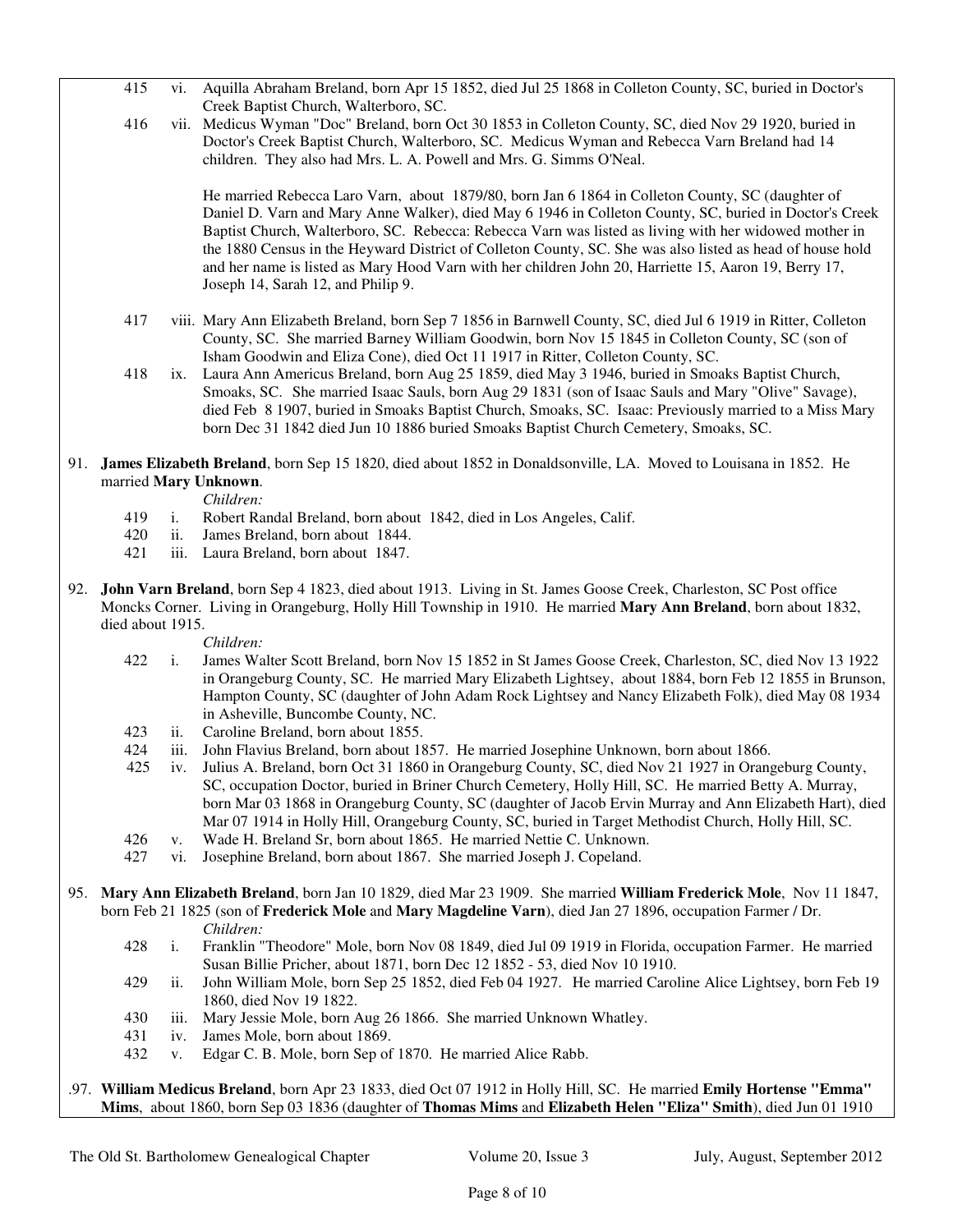# in Holly Hill, SC.

*Children:*

- 433 i. Izora Virginia Breland, born Sep 17 1862 in Holly Hill, SC, died May 10 1848 in Holly Hill, SC. She married Laurence Keitt "Kitt" Shuler, Feb 26 1880, born Nov 19 1857 (son of Ellie Givan Shuler and Mahala Unknown).
- 434 ii. Medicus Lee Breland, born Aug 21 1864.
- 435 iii. Thomas M. Breland, born Oct 01 1866 in Orangeburg County, SC, died Sep 23 1890 in Orangeburg County, SC.
- 436 iv. Marie Victoria Breland, born about 1868 in Orangeburg County, SC, died about 1908 in Orangeburg County, SC, never married.
- 437 v. Fletcher M. Breland, born May 25 1871 in Orangeburg County, SC, died Jul 21 1896 in Orangeburg County, SC.
- 438 vi. Frank L. Breland, born May 03 1874, died May 02 1886.
- 439 vii. Lawrence Breland. He married Wife's Name Unknown.
- 440 viii. Robert Lee Breland. He married Sophia Isler.
- 441 ix. Mazie L. Breland, born Oct 21 1879 in Orangeburg County, SC, died Oct of 1971 in Orangeburg County, SC.

99. **Laura Ann Cornelia Breland**, born Apr 13 1842, died Sep 15 1888. She married **Pharius Jacob Brunson**, about 1866, born Dec 30 1838 (son of **William "Edgar" Brunson Sr** and **Maria Caroline or Rebecca Mole**), died Mar 05 1889. **Pharius**: Living in St. James Goose Creek, Charleston, SC in 1880 Census.

*Children:*

- 442 i. Marie LeGatsy "Gattie" Brunson, born South Carolina. She married W. R. Russell, in St Stephen, SC. 443 ii. Mary Angelina Brunson, born about 1867. She married Unknown Barnes.
- ii. Mary Angelina Brunson, born about 1867. She married Unknown Barnes.
- 444 iii. Mariah Brunson, born about 1869.
- 445 iv. Julia Rebecca Cora Lee Brunson, born about 1871. She married Unknown Copeland.
- 446 v. Rosanna Magdelene "Maggie" Brunson, born about 1873, died about 1975 in Charleston, SC. She married Wharton O. Dantzler, born about 1868 in Charleston County, SC (son of Elvin Pou Dantzler and Julia A. Unknown).
- 447 vi. Abram Edgar Brunson, born about 1874, died about 1940. He married Bessie Smith.
- 448 vii. William Hampton Brunson, born about 1876, died about 1940.
- 449 viii. Bertha Victoria Brunson, born about 1877. She married Unknown Barnes.
- 450 ix. Pharius Franklin Brunson, born Oct 08 1879, died about 1950.
- 451 x. Carrie May Brunson.
- 452 xi. Lana Brunson, born Aug 23 1883, died Oct 02 1883.
- 100. **Mary Ann Rosean Varn**, born May 29 1823, buried in Daniel D. Varn Family Cemetery, Ruffin, Colleton County, SC. She married **Richard "Dick" Preacher**, buried in Daniel D. Varn Family Cemetery, Ruffin, Colleton County, SC. **Richard**: Listed in the 1860 Census has Richard and Mary Preacher with two children Ada and Melissa. *Children:*
	- 453 i. Melissa Preacher, born Aug 31 1841, died Dec 08 1908. Listed in Cemeteries of Upper Colleton County, SC page 372 as Mrs. N. A. L. Breland (N) should be M. She married Thomas A. S. Breland (son of William Spencer Breland and Mary Elizabeth Kearse), military Co. E. 21st South Carolina Inf. C.S.A.
	- 454 ii. Ada Preacher.

# 102. **William David Lafayette Varn**, born Mar 20 1826. He married **Susan Louisa Stone**, about 1852.

- 455 i. James Daniel Varn, born Nov 10 1854, died Feb 16 1933, buried in Smoak Cemetery, Ruffin, SC. Verifying the information from the Press and Standard Feb 22 1933 we noticed the death date was recorded incorrectly in the Cemeteries of Upper Colleton County, SC Page 419. According to James Daniel Varn's obituary he had seven grandchildren and two great grandchildren. He married Elizabeth Frances "Betsy" Smoak, Jan 25 1880 in Colleton County, SC, born Apr 11 1858 (daughter of Jessie Joel Smoak and Elizabeth Matilda "Betsy" Hudson), died May 07 1935, buried in Smoak Cemetery, Ruffin, SC.
- 456 ii. Perry Varn. Living in Columbia, SC as of Apr 1948.
- 457 iii. Susan "Alice" Varn, born Dec 14 1862 in Colleton County, SC, died Apr 07 1948 in Colleton County, SC, buried Apr 08 1948 in Peniel Baptist Church, Islandton, SC. She married William Medicus Godley Sr, about 1879, born Aug 22 1855 in Colleton County, SC (son of John "Benjamin" Godley and Asia or Asha Anna Crosby), died Nov 13 1940, buried in Peniel Baptist Church, Islandton, SC, occupation Farmer.